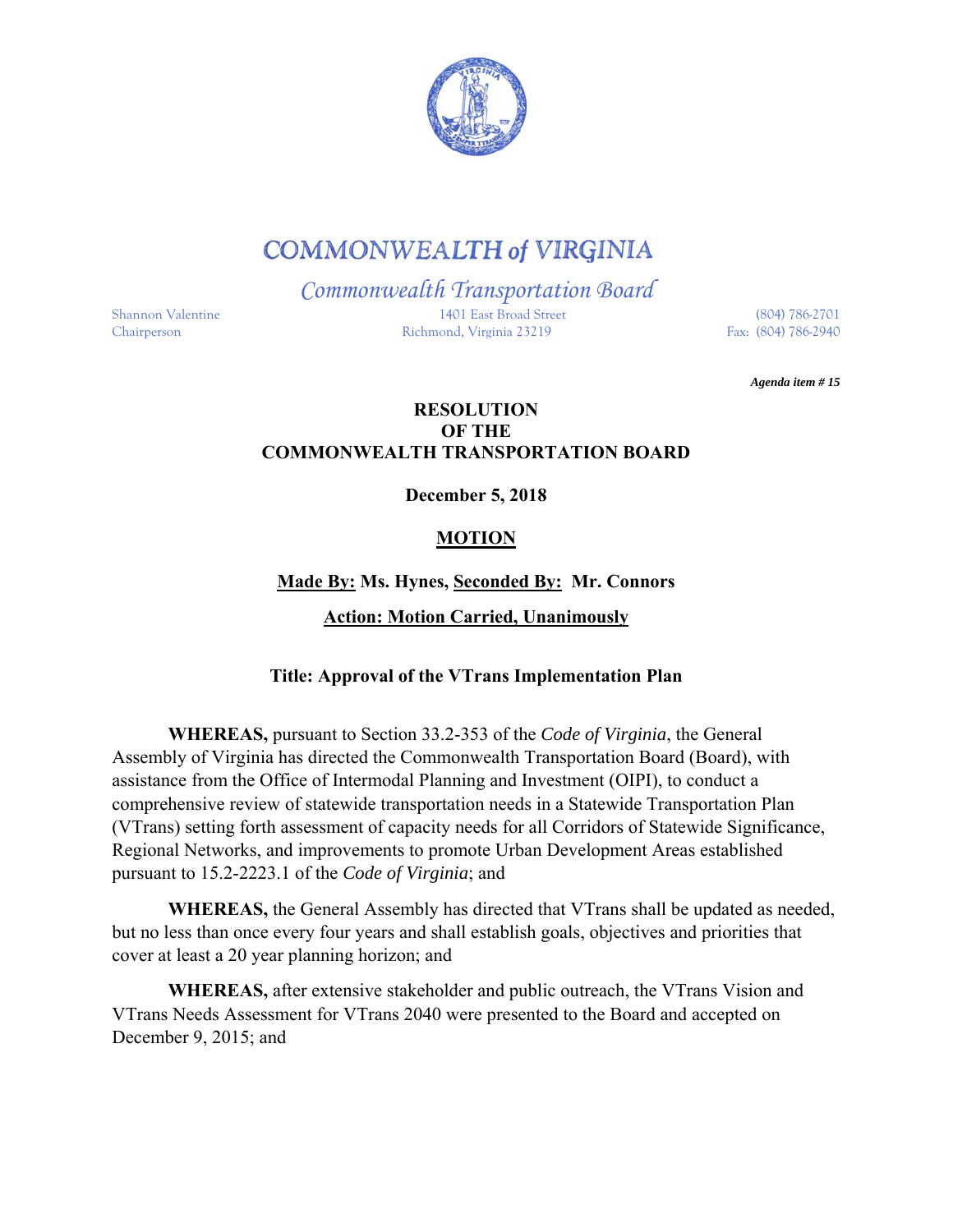Resolution of the Board Approval of the VTrans Implementation Plan December 5, 2018 Page 2 of 2

**WHEREAS,** on October 23, 2017 a presentation was made to the Board regarding VTrans Tier 1 Recommendations and, among other things, noted that OIPI would develop a VTrans Implementation Plan to ensure that the VTrans guiding principles and policy are incorporated into agency plans and protocols; and

**WHEREAS,** on January 10, 2018, the Board approved the methodology used to develop the VTrans recommendations and adopted the VTrans Tier 1 Recommendations proposed by OIPI; and

**WHEREAS,** the VTrans Tier I Recommendations focus on critical needs over the next 10 years with solutions based on VTrans guiding principles adopted by the Board; and

**WHEREAS,** each modal agency under the Transportation Secretariat plays a role in developing guidance, coordinating initiatives with other state agencies, and establishing internal initiatives and protocols that advance the VTrans vision, goals, and guiding principles; and

**WHEREAS,** OIPI has now developed the VTrans Implementation Plan for the purpose of identifying key initiatives and specific actions for each of the Commonwealth's modal transportation agencies to incorporate into agency business plans or related documents.

**NOW, THEREFORE, BE IT RESOLVED,** the Commonwealth Transportation Board approves the VTrans Implementation Plan, attached hereto as Appendix A, that shall be undertaken to advance the VTrans guiding principles.

**BE IT FURTHER RESOLVED, that the Board directs the Office of Intermodal** Planning and Investment to monitor and coordinate initiatives in the VTrans Implementation Plan deemed critical to the advancement of VTrans, and to provide a progress report to the Board twice per calendar year.

###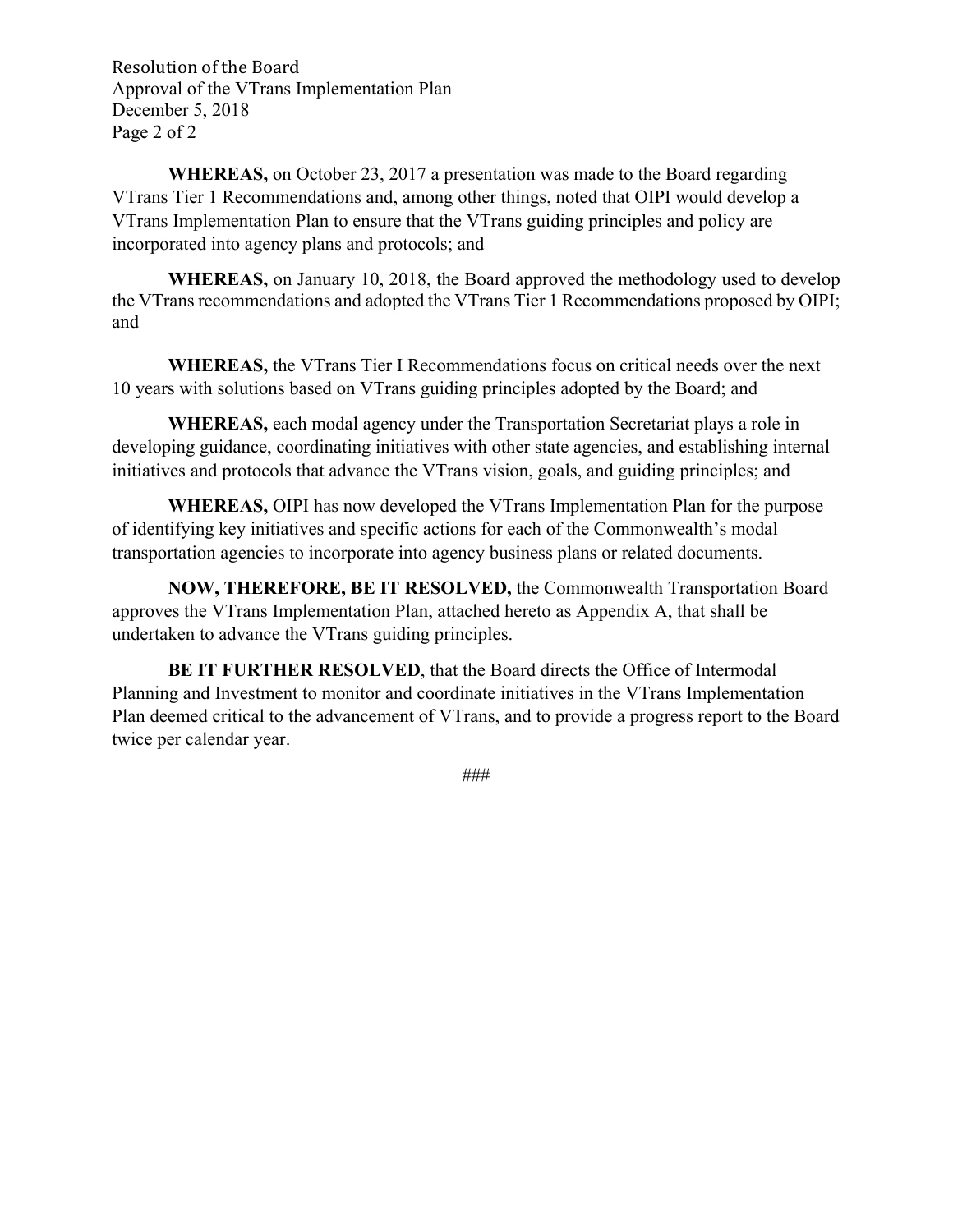#### **CTB Decision Brief**

#### Adoption of the VTrans Implementation Plan

**Issue:** In accordance with §33.2-353 of the *Code of Virginia,* the Commonwealth Transportation Board (Board) conducts a comprehensive review of statewide transportation needs in development of a Statewide Transportation Plan (VTrans) which sets forth assessment of capacity needs for all corridors of statewide significance, regional networks, and improvements to promote urban development areas. The Office of Intermodal Planning and Investment (OIPI) has developed a VTrans Implementation Plan to ensure that the VTrans guiding principles and policy are incorporated into modal agency business plans or related documents. Board approval of the VTrans Implementation Plan is requested.

**Facts:** After extensive stakeholder and public outreach, the VTrans2040 Vision and VTrans Needs Assessment were presented to the Board and accepted on December 9, 2015. In that same action, the Board, among other things, directed OIPI, under the direction of the Secretary of Transportation, to develop a VTrans action plan that prioritizes the needs identified in the VTrans Needs Assessment and develops recommendations for such prioritized needs based on the VTrans Vision and constrained resources. OIPI then developed and presented to the Board VTrans Tier 1 Recommendations along with the methodology used to develop the recommendations, both of which were adopted by the Board on January 10, 2018. The VTrans Tier I Recommendations focus on critical needs over the next 10 years with solutions based on VTrans guiding principles adopted by the Board.

As a companion to the Board-adopted VTrans2040, OIPI has now developed the VTrans Implementation Plan, attached hereto as Appendix A, for the purpose of identifying key initiatives and specific actions for each of the Commonwealth's modal transportation agencies to incorporate into agency business plans or related documents to ensure advancement of VTrans guiding principles. .

**Recommendations:** OIPI recommends approval of the VTrans Implementation Plan attached hereto as Appendix A. OIPI further recommends that the Board direct the Office of Intermodal Planning and Investment to monitor and coordinate initiatives in the VTrans Implementation Plan deemed critical to the advancement of VTrans, and to provide a progress report to the Board twice per calendar year.

**Action Required by CTB:** The CTB will be presented with a resolution for a formal vote to approve the VTrans Implementation Plan and to direct OIPI to monitor and coordinate critical initiatives in the VTrans Implementation Plan, and to provide a progress report to the Board twice per calendar year.

**Result, if Approved**: If adopted, OIPI will monitor and coordinate initiatives in the VTrans Implementation Plan. OIPI will provide Implementation Plan progress reports to the Board twice per calendar year.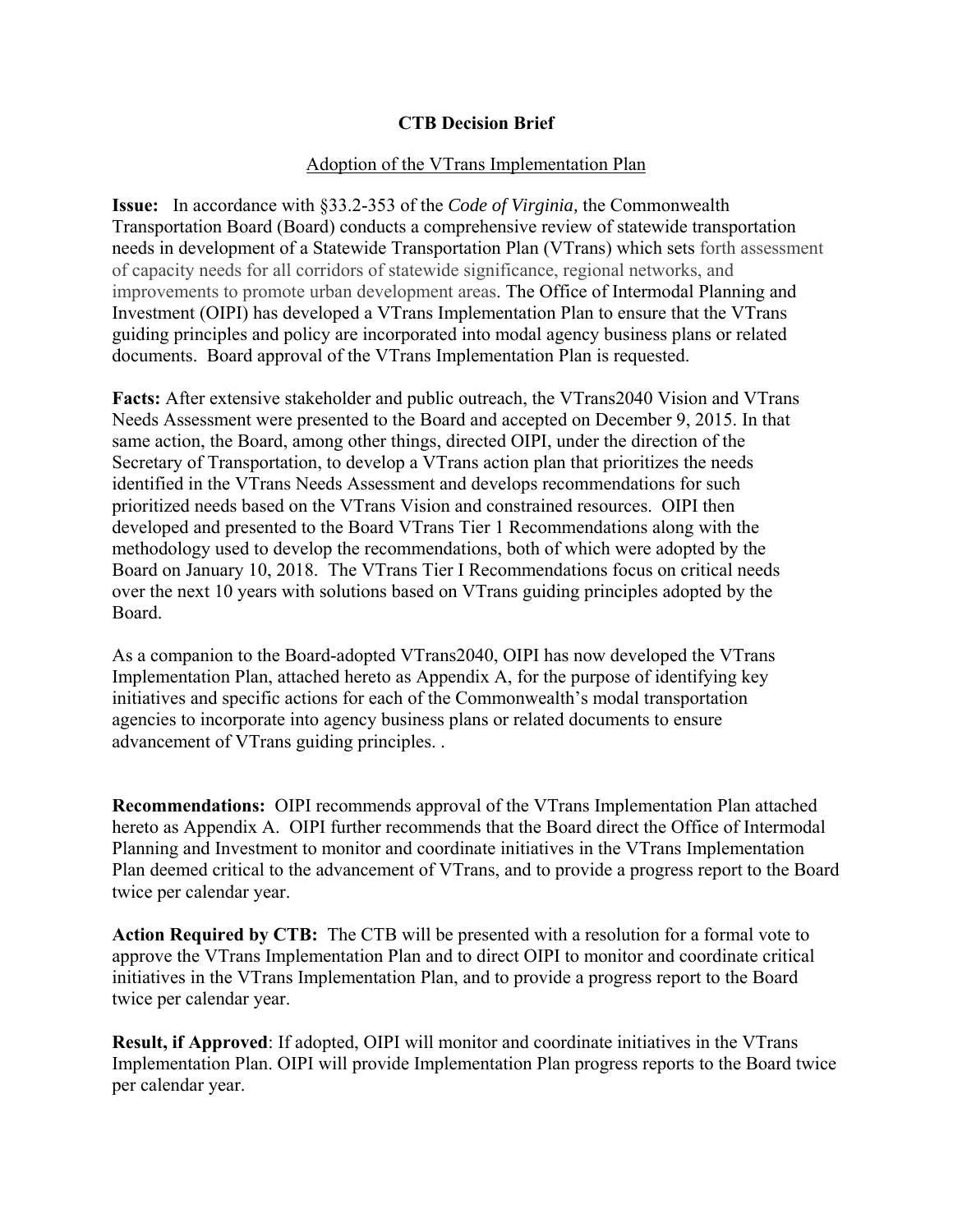Decision Brief Approval of the VTrans Implementation Plan December 5, 2018 Page 2 of 2

**Options:** Approve, Deny, or Defer.

### **Public Comments/Reactions:** None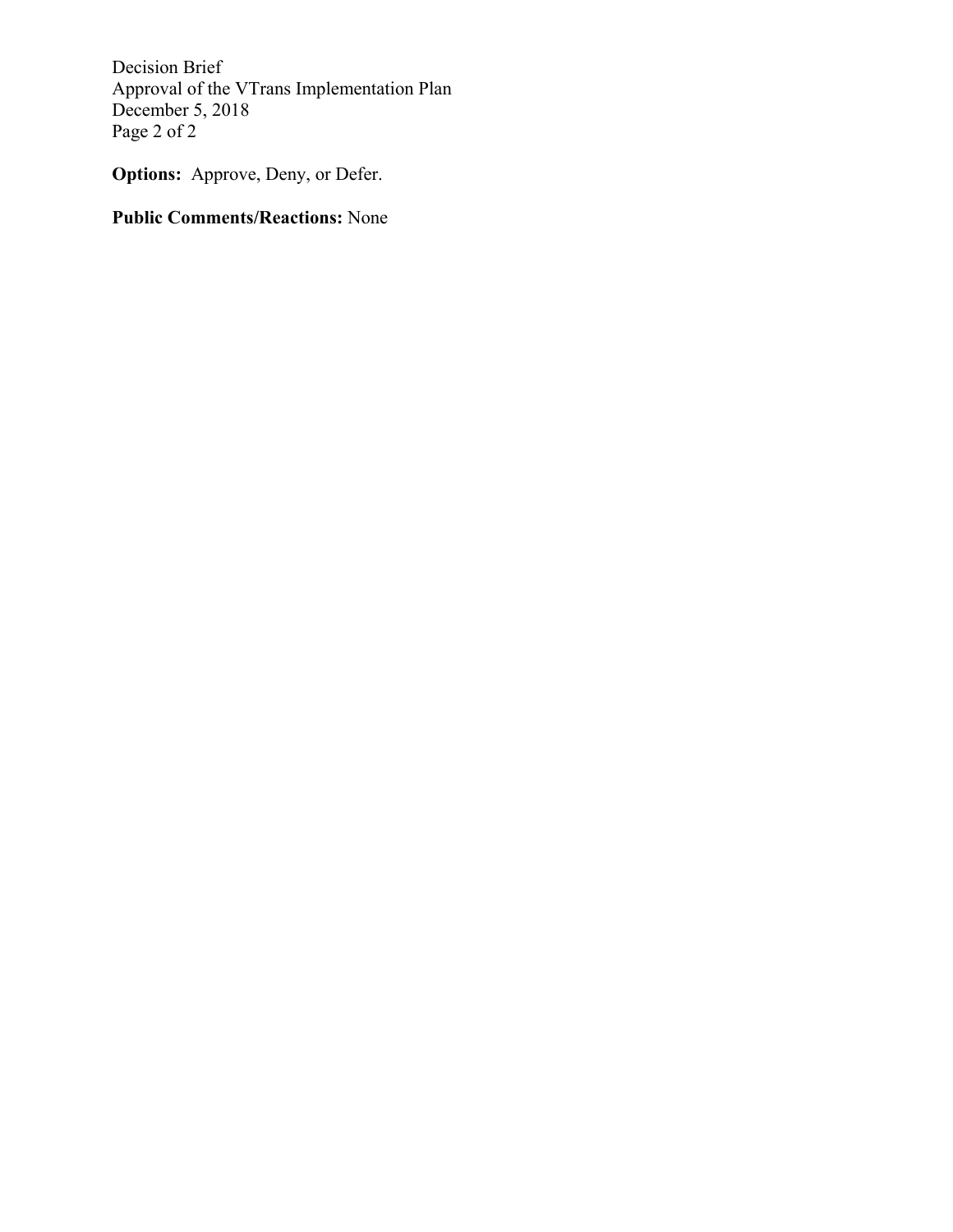### **Appendix A**



### **VTRANS IMPLEMENTATION PLAN**

#### **Introduction**

VTrans is Virginia's statewide multimodal plan that lays out the overarching vision and goals for transportation in the Commonwealth. This Implementation Plan summarizes high priority initiatives that shall be undertaken over the next four years to advance the VTrans2040 guiding principles.

### **Organization of the VTrans Implementation Plan**

The description of each initiative lists the lead agency(ies) best suited to implement it, and checkmarks indicating which of the following VTrans2040 Guiding Principles (GP) it supports (abbreviated GP references used in the Implementation Plan are noted in parentheses):

- GP 1: Optimize Return on Investments  $(ROI)$
- GP 2: Ensure Safety, Security, and Resiliency (Safety, Security)
- GP 3: Efficiently Deliver Programs (Program Delivery)
- GP 4: Consider Operational Improvements and Demand Management First (Operations/TDM)
- $\bullet$ GP 5: Ensure Transparency and Accountability, and Promote Performance Management (Accountability)
- $\bullet$ GP 6: Improve Coordination Between Transportation and Land Use (Land Use Connection)
- GP 7: Ensure Efficient Intermodal Connections (Intermodalism)

### **Monitoring**

Each agency plays a role in developing guidance, coordinating initiatives with other agencies, and establishing internal policies and initiatives that advance the VTrans2040 vision, goals, and guiding principles. This plan includes a total of 12 high-priority strategic actions that will be monitored by the Office of Intermodal Planning and Investment (OIPI). The Commonwealth Transportation Board (CTB) will receive two status updates per calendar year on implementation of the identified actions from OIPI.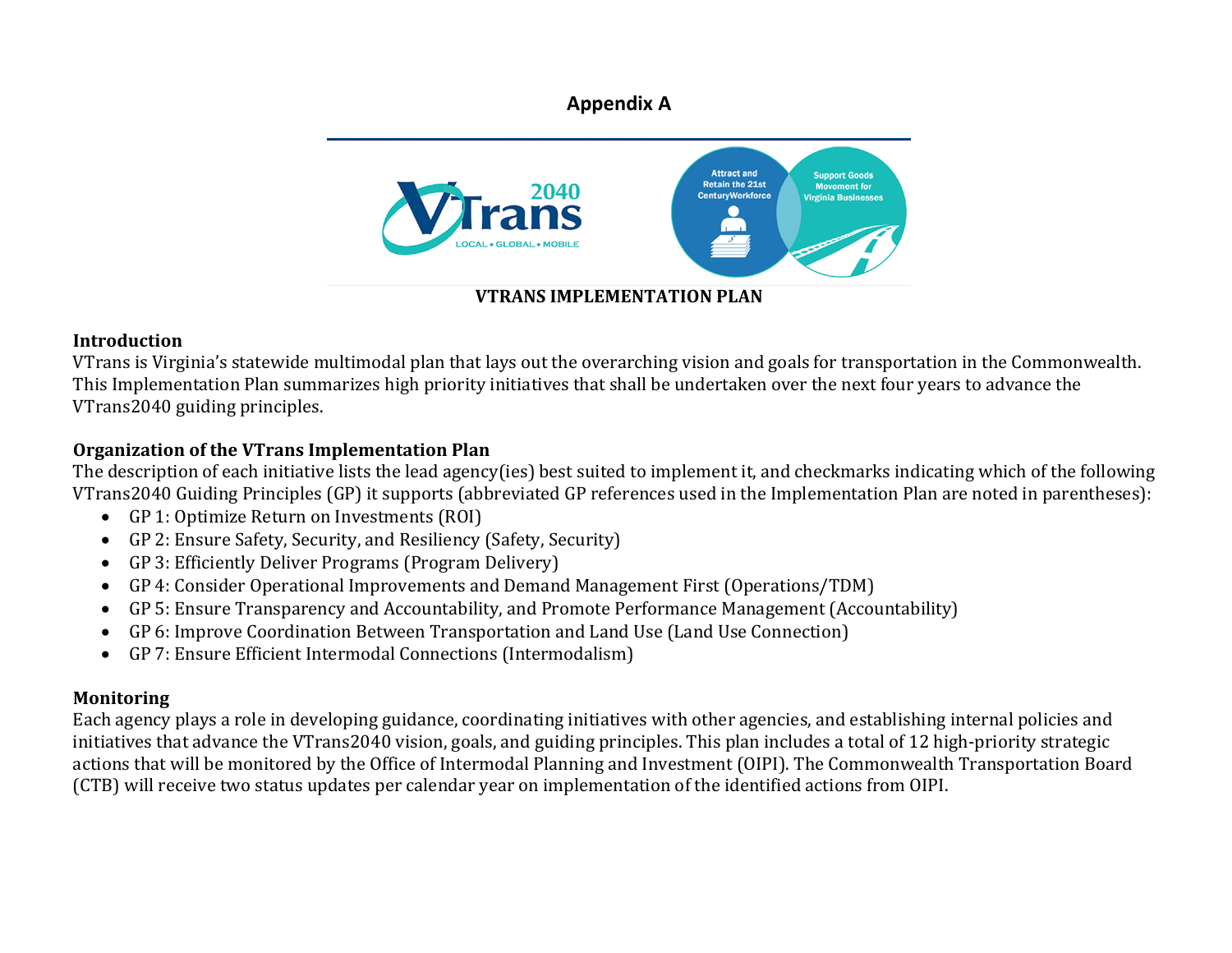#### **Actions to be monitored by Office of Intermodal Planning and Investment**

The Office of Intermodal Planning and Investment (OIPI) will monitor the following actions, and report progress to the CTB.

|                | <b>Action Item</b>                                                                                                                                                                                                                                     | Lead (Support)                                                    | Support to adopted policy, VTrans Guiding Principles |                             |                             |                                    |                             |                              |                            |
|----------------|--------------------------------------------------------------------------------------------------------------------------------------------------------------------------------------------------------------------------------------------------------|-------------------------------------------------------------------|------------------------------------------------------|-----------------------------|-----------------------------|------------------------------------|-----------------------------|------------------------------|----------------------------|
|                |                                                                                                                                                                                                                                                        |                                                                   | GP1:<br><b>ROI</b>                                   | GP2:<br>Safety,<br>Security | GP3:<br>Program<br>Delivery | GP4:<br><b>Operations</b><br>/ TDM | GPS:<br>Account-<br>ability | GP6:<br>Land<br>Use<br>Conn. | GP7:<br>Intermo-<br>dalism |
| $\mathbf{1}$   | Evaluate mid- and long-term viability of federal,<br>state, and regional revenues for multimodal<br>transportation investments.                                                                                                                        | <b>OIPI</b><br>(VDOT, DRPT)                                       |                                                      | $\sqrt{}$                   | $\sqrt{ }$                  |                                    |                             |                              |                            |
| $\overline{2}$ | Identify surface transportation infrastructure<br>needs and associated policy and legislative<br>requirements to ensure Virginia's readiness for<br>shared mobility, and autonomous & connected<br>vehicles.<br>Evaluate funding needs and strategies. | OIPI, OTI<br>(VDOT, DRPT)<br><b>OIPI</b>                          | $\sqrt{ }$                                           | $\sqrt{}$                   |                             |                                    | $\sqrt{ }$                  |                              |                            |
| 3              | Develop processes to evaluate and monitor<br>performance of SMART SCALE investments.<br>Recommend modifications to policies and<br>processes based on evaluation of SMART SCALE<br>investments.                                                        | OIPI (VDOT,<br>DRPT)<br>OIPI (VDOT,<br>DRPT)                      | $\sqrt{ }$                                           |                             |                             |                                    | $\mathbf \nu$               |                              |                            |
|                | Evaluate feasibility of evaluating performance<br>of other investments.                                                                                                                                                                                |                                                                   |                                                      |                             |                             |                                    |                             |                              |                            |
| 4              | Complete a resiliency assessment of Virginia's<br>multimodal network from a transportation<br>planning perspective.<br>Identify associated infrastructure, investment<br>strategies and funding needs to reduce<br>risks/vulnerabilities.              | OIPI, Deputy<br>Secretary<br>(VDOT, DRPT)<br>OIPI (VDOT,<br>DRPT) |                                                      | V                           |                             |                                    |                             | $\sqrt{ }$                   |                            |

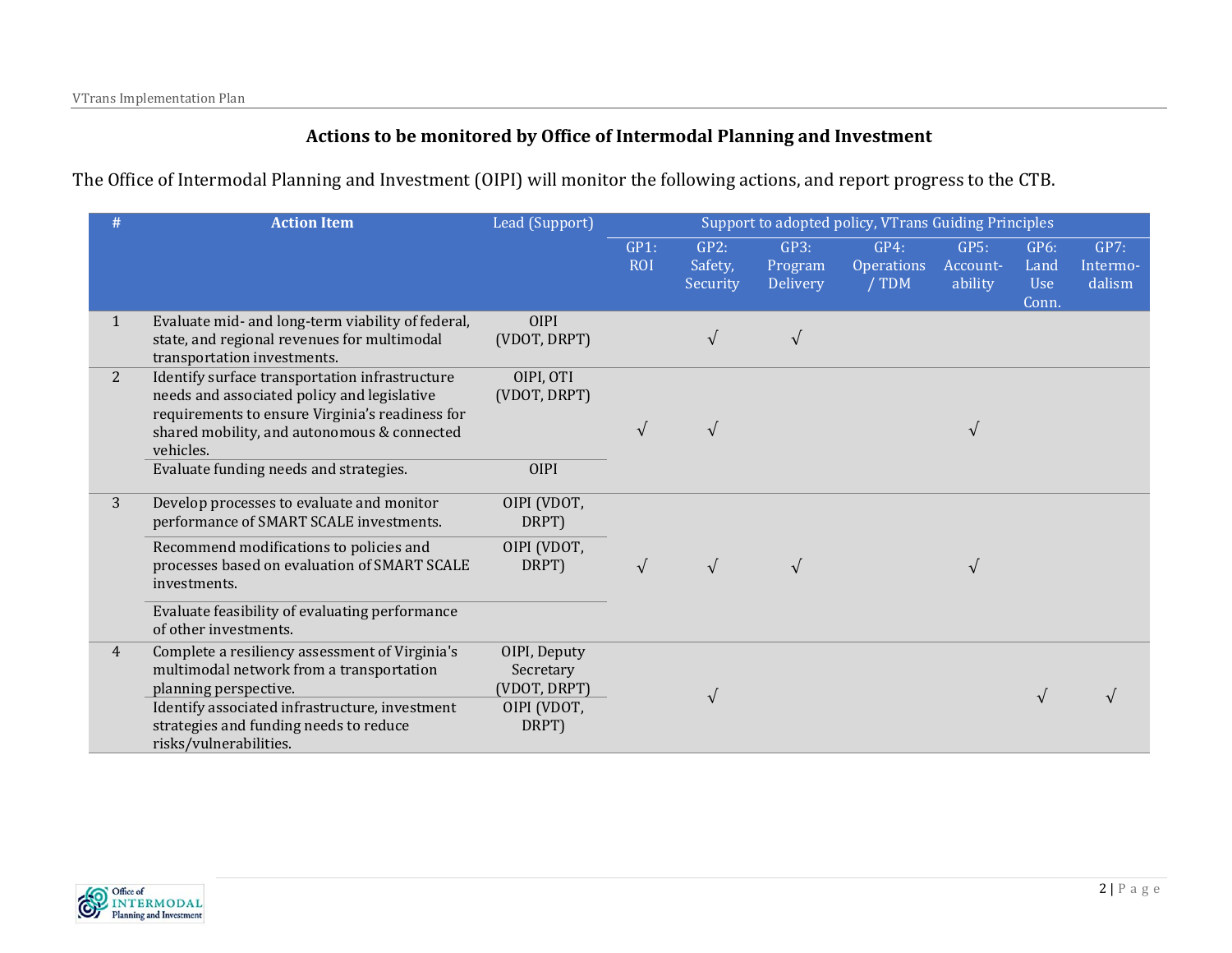#### VTrans Implementation Plan

|                 | <b>Action Item</b>                                                                                                                                                                                          | Lead (Support)             | Support to adopted policy, VTrans Guiding Principles |                             |                             |                                    |                             |                                     |                            |  |
|-----------------|-------------------------------------------------------------------------------------------------------------------------------------------------------------------------------------------------------------|----------------------------|------------------------------------------------------|-----------------------------|-----------------------------|------------------------------------|-----------------------------|-------------------------------------|----------------------------|--|
|                 |                                                                                                                                                                                                             |                            | GP1:<br><b>ROI</b>                                   | GP2:<br>Safety,<br>Security | GP3:<br>Program<br>Delivery | GP4:<br><b>Operations</b><br>/ TDM | GP5:<br>Account-<br>ability | GP6:<br>Land<br><b>Use</b><br>Conn. | GP7:<br>Intermo-<br>dalism |  |
| 5 <sup>5</sup>  | Promote multimodal planning efforts by<br>making VTrans the planning document for all<br>mid- and long-range statewide modal planning<br>efforts                                                            | OIPI (VDOT,<br>DRPT)       | $\sqrt{ }$                                           |                             | $\sqrt{ }$                  |                                    |                             |                                     |                            |  |
| 6               | Evaluate opportunities to establish stronger<br>connections between VTrans and investment<br>decisions,                                                                                                     | OIPI (VDOT,<br>DRPT)       | $\sqrt{ }$                                           |                             |                             |                                    | $\sqrt{ }$                  |                                     |                            |  |
|                 | Evaluate need for associated policy and<br>procedures.                                                                                                                                                      | OIPI (VDOT,<br>DRPT)       |                                                      |                             |                             |                                    |                             |                                     |                            |  |
| $7\phantom{.0}$ | Develop a grant program to prepare local<br>jurisdictions and regions for emerging planning<br>trends and to inform VTrans needs assessment.                                                                | <b>OIPI</b>                |                                                      |                             | $\sqrt{ }$                  | $\sqrt{ }$                         |                             | $\sqrt{ }$                          |                            |  |
|                 | Identify and recommend funding source(s) for<br>the grant program.                                                                                                                                          | OIPI (VDOT,<br>DRPT)       |                                                      |                             |                             |                                    |                             |                                     |                            |  |
| 8               | Create and fund a pilot program to collaborate<br>with local jurisdictions and shared mobility<br>companies to fund more effective and efficient<br>delivery of mobility services.                          | <b>DRPT</b>                | $\sqrt{ }$                                           |                             |                             | $\sqrt{ }$                         | $\sqrt{ }$                  |                                     |                            |  |
|                 | If found successful, evaluate need for policy and<br>administrative changes to utilize existing<br>funding to create a permanent program.                                                                   | DRPT (OIPI)                |                                                      |                             |                             |                                    |                             |                                     |                            |  |
| 9               | Evaluate the feasibility of extending<br>functionality of the SMART PORTAL to the<br>remaining application-based capital and transit<br>operating funding programs administered by<br>OIPI, VDOT, and DRPT. | OIPI, VDOT,<br><b>DRPT</b> | $\sqrt{ }$                                           |                             |                             |                                    | $\sqrt{ }$                  |                                     |                            |  |
|                 | If found feasible, utilize SMART PORTAL for<br>application intake for development of FY21 Six-<br>Year Improvement Program (SYIP).                                                                          | OIPI, VDOT,<br><b>DRPT</b> |                                                      |                             |                             |                                    |                             |                                     |                            |  |